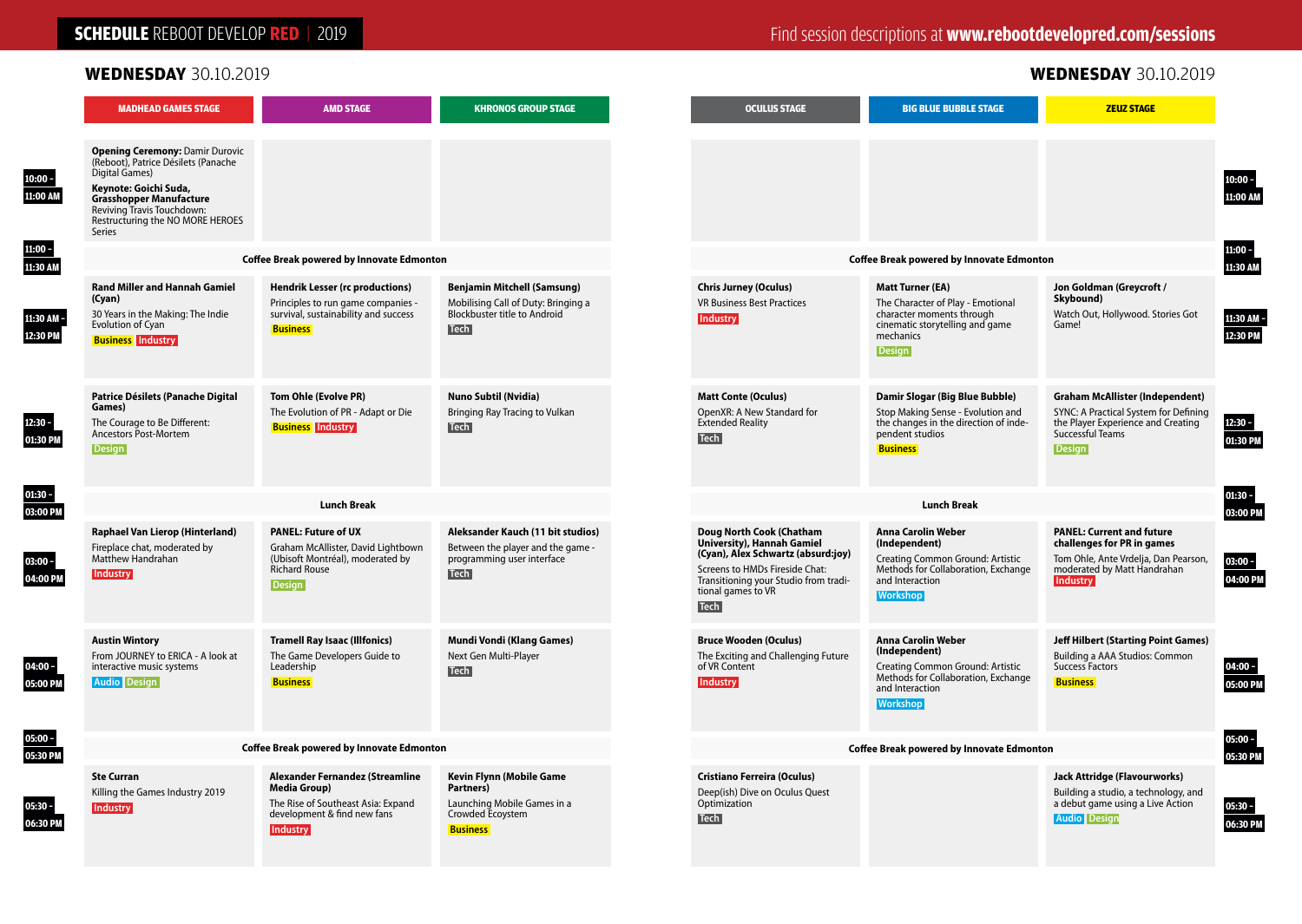### **SCHEDULE** REBOOT DEVELOP **RED** | 2019

 **10:00 – 11:00 AM** 

> **11:00 – 11:30 AM**

 **11:30 AM – 12:30 PM** 

 **12:30 – 01:30 PM** 

> **01:30 – 03:00 PM**

 **03:00 – 04:00 PM** 

 **05:00 – 05:30 PM** 

 **05:30 – 06:30 PM** 

 **04:00 – 05:00 PM** 

| THURSDAY 31.10.2019                                                                                                                                                          |                                                                                                                                                                                                                          |                                                                                                                                                                                         |  |                                                                                                                                                                                                |                                                                                                                                                             | <b>THURSDAY 31.10.2019</b>                                                                                                                                                       |  |
|------------------------------------------------------------------------------------------------------------------------------------------------------------------------------|--------------------------------------------------------------------------------------------------------------------------------------------------------------------------------------------------------------------------|-----------------------------------------------------------------------------------------------------------------------------------------------------------------------------------------|--|------------------------------------------------------------------------------------------------------------------------------------------------------------------------------------------------|-------------------------------------------------------------------------------------------------------------------------------------------------------------|----------------------------------------------------------------------------------------------------------------------------------------------------------------------------------|--|
| <b>MADHEAD GAMES STAGE</b>                                                                                                                                                   | <b>AMD STAGE</b>                                                                                                                                                                                                         | <b>KHRONOS GROUP STAGE</b>                                                                                                                                                              |  | <b>OCULUS STAGE</b>                                                                                                                                                                            | <b>BIG BLUE BUBBLE STAGE</b>                                                                                                                                | <b>ZEUZ STAGE</b>                                                                                                                                                                |  |
| Keynote: Aaryn Flynn<br>(Improbable)<br>Design, Play, Disrupt: The Tools to<br><b>Empower Game Developers</b><br><b>Tech Industry</b>                                        |                                                                                                                                                                                                                          |                                                                                                                                                                                         |  |                                                                                                                                                                                                |                                                                                                                                                             |                                                                                                                                                                                  |  |
|                                                                                                                                                                              | <b>Coffee Break powered by Innovate Edmonton</b>                                                                                                                                                                         |                                                                                                                                                                                         |  | <b>Coffee Break powered by Innovate Edmonton</b>                                                                                                                                               |                                                                                                                                                             |                                                                                                                                                                                  |  |
| Keith Warner (NWI), Greg Hart<br>(Thin Air Labs)<br>Building a gaming ecosystem out<br>of Thin Air!<br><b>Business</b> Industry                                              | Justin Berenbaum (Xsolla)<br>Fund-U - Market, Games,<br>Development Budgets, Project<br>Financing vs. Equity Funding<br><b>Business</b>                                                                                  | Arseny Kapoulkine (Roblox), Joe<br>Rozek (ARM)<br>Getting Faster and Leaner on Mobile:<br>Optimizing Roblox with Vulkan<br><b>Tech</b>                                                  |  | <b>Deborah Guzman Barrios (Oculus)</b><br>The more things Change Trends<br>in VR<br><b>Industry</b>                                                                                            | Ivan Trancik (Superscale)<br>Capturing Value in Mobile Gaming:<br>What Do You Need To Break Into And<br>Stay In Top 500 Grossing Games<br><b>Business</b>   | <b>Lyndsey Gallant and Nels</b><br><b>Anderson (Sonderlust Studio)</b><br>Maybe The Internet Is Good<br>Sometimes: The Totally Remote<br>Game Studio<br><b>Business</b> Industry |  |
| <b>Emma Farrow (Kongregate)</b><br><b>Reboot Your Monetization Strategy</b><br>with In-Game Ads<br><b>Business</b>                                                           | <b>PANEL: Future of the Alberta</b><br><b>Games Industry</b><br>Chris Bain (BioWare), Aaryn Flynn<br>(Improbable), Keith Warner (New<br>World Interactive), Scott Langevin<br>(Serious Labs)<br><b>Business</b> Industry | PANEL: Is tech innovation impor-<br>tant to evolve games?<br>Moderated by Dino Patti<br><b>Business</b> Industry                                                                        |  | <b>PANEL: Upcoming challenges of</b><br><b>AR/VR</b> development<br>Elliot Christian (Serious Labs), Cy<br>Wise (absurd:joy), Julie Heyde<br>(VRUnicorns)<br><b>Tech</b>                       | Derek Czerkaski (New World<br>Interactive)<br>Evaluations and the Business of<br><b>Game Investments</b><br><b>Business</b>                                 | Andrew Czarnietzki (Only by<br>Midnight)<br>How to feed your unicorns (deploy-<br>ing interdisciplinary developers)<br><b>Business</b>                                           |  |
| <b>Lunch Break</b>                                                                                                                                                           |                                                                                                                                                                                                                          |                                                                                                                                                                                         |  | <b>Lunch Break</b>                                                                                                                                                                             |                                                                                                                                                             |                                                                                                                                                                                  |  |
| Rami Ismail (Vlambeer)<br>Rami talks about<br>Industry                                                                                                                       | Harry Krueger (Housemarque)<br>The Arcade Spirit - A Nex Machina<br>retrospective<br><b>Design</b>                                                                                                                       | Jordan Logan (AMD), Nikolai<br><b>Petrov (Saber Interactive)</b><br>World War Z - Using Vulkan to Tame<br>the Zombie Swarm<br><b>Tech</b>                                               |  | Cy Wise (absurd:joy)<br>Reactive VR Design: Designing for<br>the weird shit that humans do<br><b>Design</b>                                                                                    | <b>Anna Carolin Weber</b><br>(Independent)<br>Creating Common Ground: Artistic<br>Methods for Collaboration, Exchange<br>and Interaction<br><b>Workshop</b> | Keith Warner and Derek Czerkaski<br>(New World Interactive)<br>Building a kick-ass team: Culture,<br>skills & alignment<br><b>Business</b>                                       |  |
| Swery 65 (White Owls)<br>WHITE OWLS ARE NOT WHAT THEY<br><b>SEEM</b><br><b>Business</b>                                                                                      | <b>Chris Remo (Valve)</b><br>Reactive Narrative Design: Story<br>Mechanics in Firewatch<br><b>Design</b>                                                                                                                 | Andy Moore (absurd:joy)<br>Lightning prototyping: when rapid<br>isn't fast enough<br><b>Design</b>                                                                                      |  | <b>Robin Hunicke and Martin</b><br><b>Middleton (Funomena)</b><br>Fireplace Chat: 7 years of Funomena:<br>Riding the Waves of an Experimental<br>Indie Game Studio<br><b>Business Industry</b> | <b>Anna Carolin Weber</b><br>(Independent)<br>Creating Common Ground: Artistic<br>Methods for Collaboration, Exchange<br>and Interaction<br><b>Workshop</b> | <b>Denis Dyack (Apocalypse Studios)</b><br>The New Medium of Video Games<br><b>Industry</b>                                                                                      |  |
| <b>Coffee Break powered by Innovate Edmonton</b>                                                                                                                             |                                                                                                                                                                                                                          |                                                                                                                                                                                         |  | <b>Coffee Break powered by Innovate Edmonton</b>                                                                                                                                               |                                                                                                                                                             |                                                                                                                                                                                  |  |
| Thomas Van Berg and Gordon van<br>Dyke (Raw Fury)<br>Kingdom: It Will Last! A tale of a flash<br>game that became bigger than any-<br>one dreamed possible!<br><b>Design</b> | <b>Tim Wilson and Nader Alikhani</b><br>(Atomhawk)<br><b>COLLABORATE TO COMPETE -</b><br>Creating Successful External Art<br>Partnerships<br><b>Industry</b>                                                             | <b>PANEL: Creating worlds while</b><br>being on time and budget<br>Poria Torkan (Bungie), Harry Krueger<br>(Housemarque), Marek Ziemak (11<br>bit studios), moderated by Dan<br>Pearson |  | Aleissia Laidacker (Magic Leap)<br>How Emerging Technologies Will<br>Change the Games We Play (AR,<br>MR, AI)<br><b>Tech</b>                                                                   |                                                                                                                                                             | <b>Ste Curran</b><br>Things We Lost<br>Industry                                                                                                                                  |  |